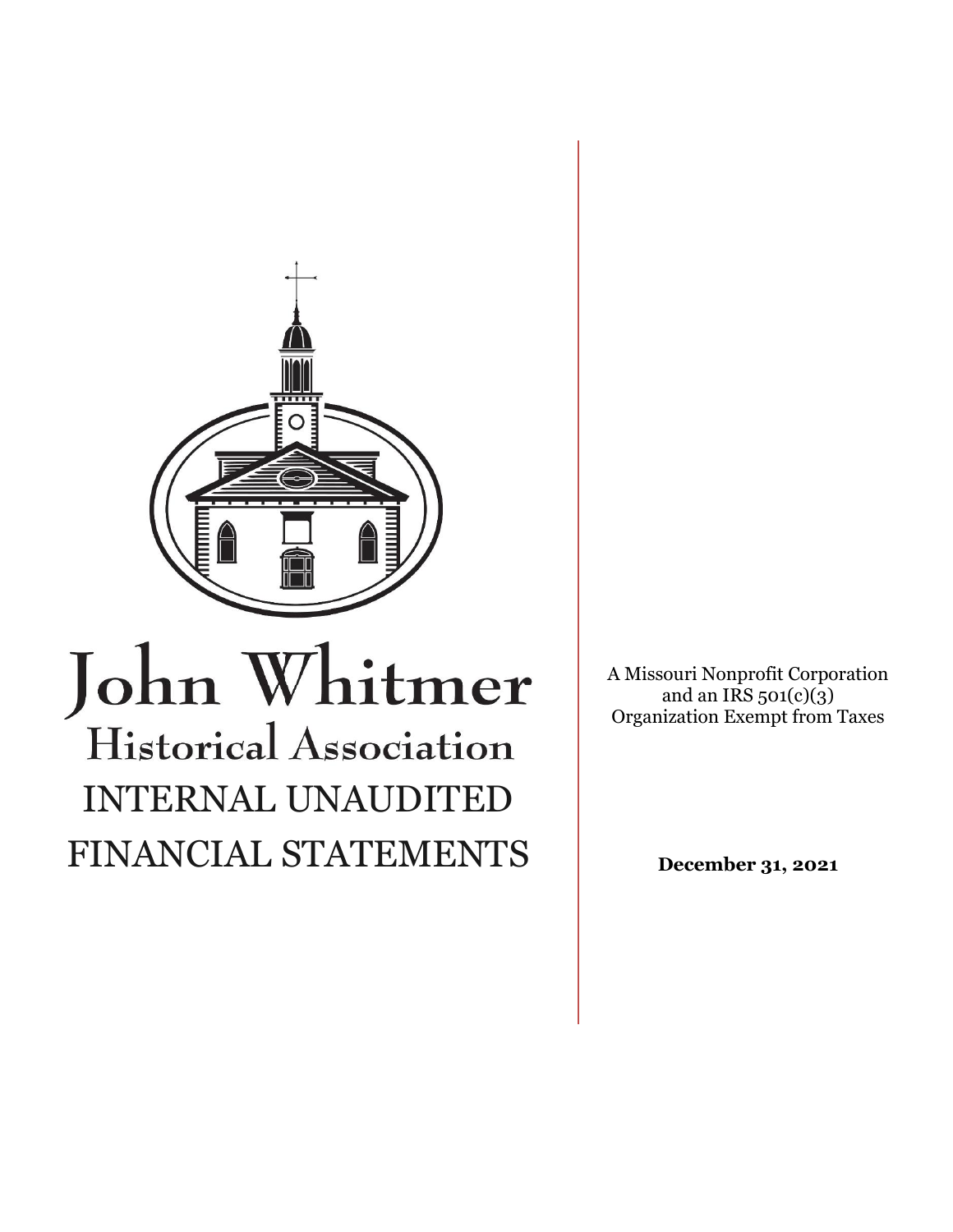# **CONTENTS**

| <b>Internal Unaudited Financial Statements</b> |  |
|------------------------------------------------|--|
|                                                |  |
|                                                |  |
|                                                |  |
|                                                |  |
|                                                |  |
|                                                |  |
|                                                |  |
|                                                |  |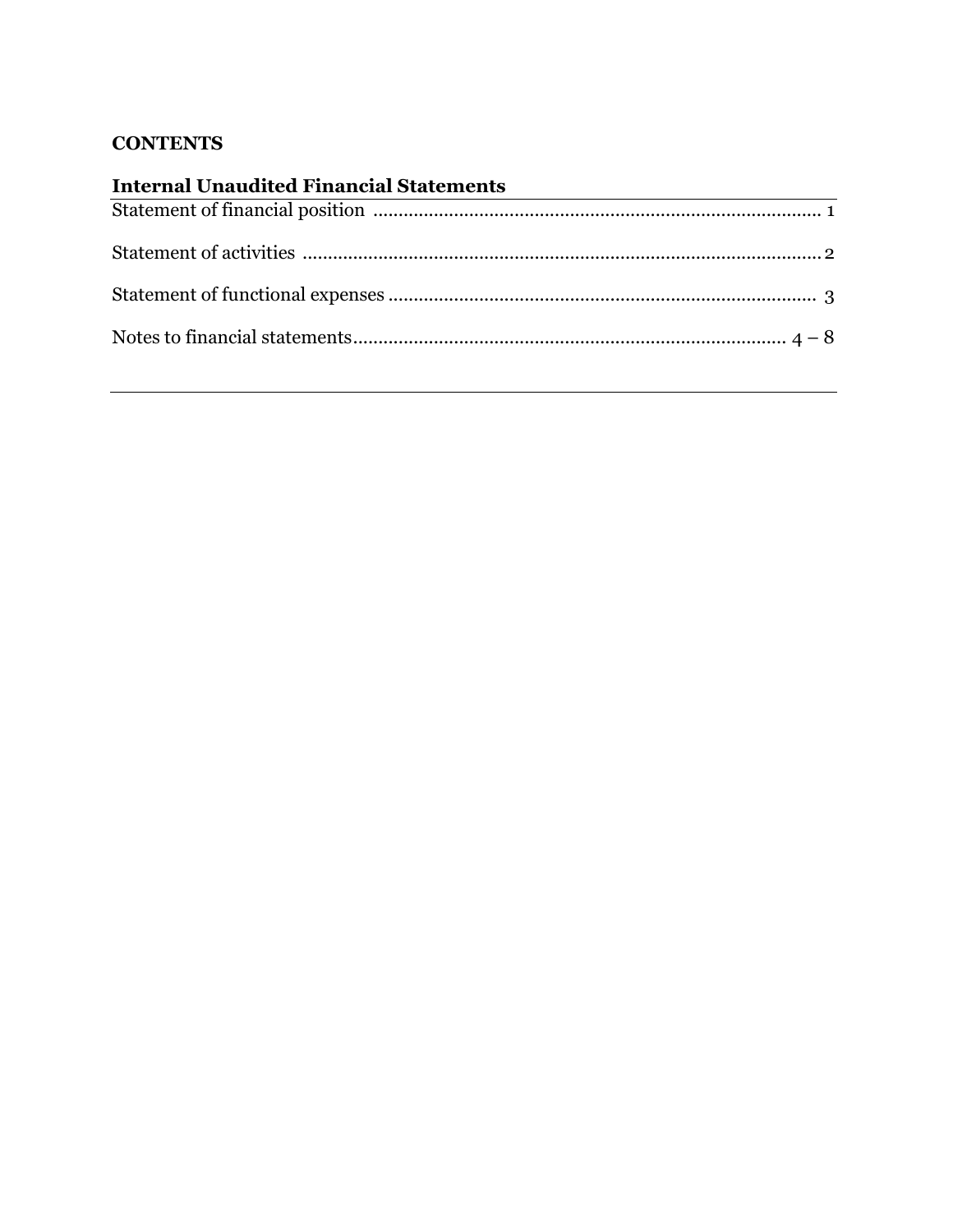John Whitmer Historical Association

#### STATEMENT OF FINANCIAL POSITION

## December 31, 2021

| <b>ASSETS</b>               | Unrestricted | Temporarily Permanent<br>Restricted | Restricted                          | Total        | 2020<br>Total |
|-----------------------------|--------------|-------------------------------------|-------------------------------------|--------------|---------------|
| <b>CURRENT ASSETS</b>       |              |                                     |                                     |              |               |
| Cash - checking             | \$18,340     | \$                                  | \$                                  | 18,340<br>\$ | \$<br>2,701   |
| Cash - money market         | 3,851        |                                     |                                     | 3,851        | 18,020        |
|                             | 22,191       |                                     |                                     | 22,191       | 20,721        |
| <b>OTHER ASSETS</b>         |              |                                     |                                     |              |               |
| Investment cash reserve fun |              | 31,819                              |                                     | 31,819       | 28,816        |
| Investment fund             |              | 489,464                             |                                     | 489,464      | 428,728       |
| Endowment fund              |              |                                     | 173,537                             | 173,537      | 155,699       |
|                             |              | 521,283                             | 173,537                             | 694,820      | 613,243       |
| <b>TOTAL ASSETS</b>         | 22,191       |                                     | $$ 521,283$ $$ 173,537$ $$ 717,011$ |              | \$633,964     |
| LIABILITIES AND NET ASSETS  |              |                                     |                                     |              |               |
| <b>CURRENT LIABILITIES</b>  | \$           | \$                                  | \$                                  | \$           | \$            |
| <b>NET ASSETS</b>           |              |                                     |                                     |              |               |
| Unrestricted                | 22,191       |                                     |                                     | 22,191       | 20,721        |
| Temporarily restricted      |              | 521,283                             |                                     | 521,283      | 457,544       |
| Permanently restricted      |              |                                     | 173,537                             | 173,537      | 155,699       |
|                             | 22,191       | 521,283                             | 173,537                             | 717,011      | 633,964       |
| TOTAL LIABILITIES AND       |              |                                     |                                     |              |               |
| <b>NET ASSETS</b>           | 22,191       | \$521,283                           | \$173,537                           | \$717,011    | 633,964<br>s  |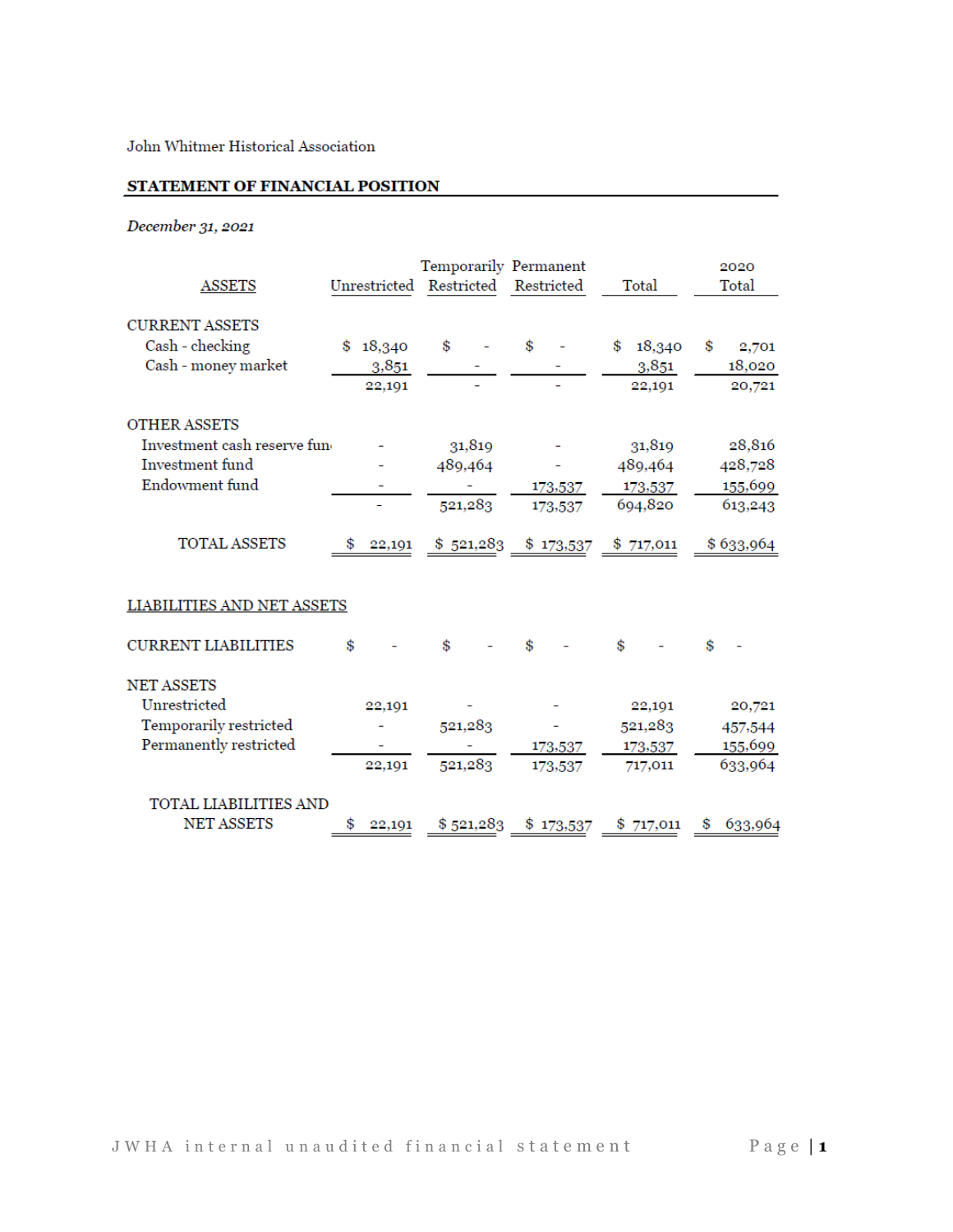John Whitmer Historical Association

#### STATEMENT OF ACTIVITIES

#### For the year ended December 31, 2021

|                               |              | Temporarily   | Permanently |           |              | 2020      |
|-------------------------------|--------------|---------------|-------------|-----------|--------------|-----------|
|                               | Unrestricted | Restricted    | Restricted  |           | Total        | Total     |
| <b>REVENUES AND SUPPORT</b>   |              |               |             |           |              |           |
| Contributions                 | \$<br>53,236 | \$<br>4,000   | \$          |           | 57,236<br>\$ | \$65,365  |
| Program services              | 12,510       |               |             |           | 12,510       | 15,097    |
| Book sales                    | 7,706        |               |             |           | 7,706        | 1,771     |
| Membership dues               | 11,995       |               |             |           | 11,995       | 16,845    |
| Transfer for intended purpose | 1,000        | $-1,000$      |             |           |              |           |
| Transfer of funds internally  | $-13,000$    | 13,000        |             |           |              |           |
| Other                         |              |               |             |           |              | 700       |
| Interest and dividends        | 30           | 9,376         |             | 3,659     | 13,065       | 7,438     |
| Capital gains                 |              | 9,051         |             | 3,375     | 12,426       | 6,456     |
| Unrealized gains              | ۰            | 33,302        |             | 12,196    | 45,498       | 17,571    |
|                               | 73,477       | 67,729        |             | 19,230    | 160,436      | 131,243   |
| <b>EXPENSES</b>               |              |               |             |           |              |           |
| Program services              | 54,747       |               |             |           | 54,747       | 58,683    |
| General and administrative    | 17,260       | 3,990         |             | 1,392     | 22,642       | 20,671    |
|                               | 72,007       | 3,990         |             | 1,392     | 77,389       | 79,354    |
| <b>CHANGE IN NET ASSETS</b>   | 1,470        | 63,739        |             | 17,838    | 83,047       | 51,889    |
|                               |              |               |             |           |              |           |
| Net assets, beginning of year | 20,721       | 457,544       |             | 155,699   | 633,964      | 582,075   |
| Net assets, end of year       | \$<br>22,191 | \$<br>521,283 |             | \$173,537 | \$717,011    | \$633,964 |

In February 2021 \$40,000 from a large gift was transferred to the investment fund. In December budgeted amount of \$27,000 was transferred back to the checking account to be used for operations.

In October \$1,000 was transferred to the checking account to be used per the donor's requested purpose for awards.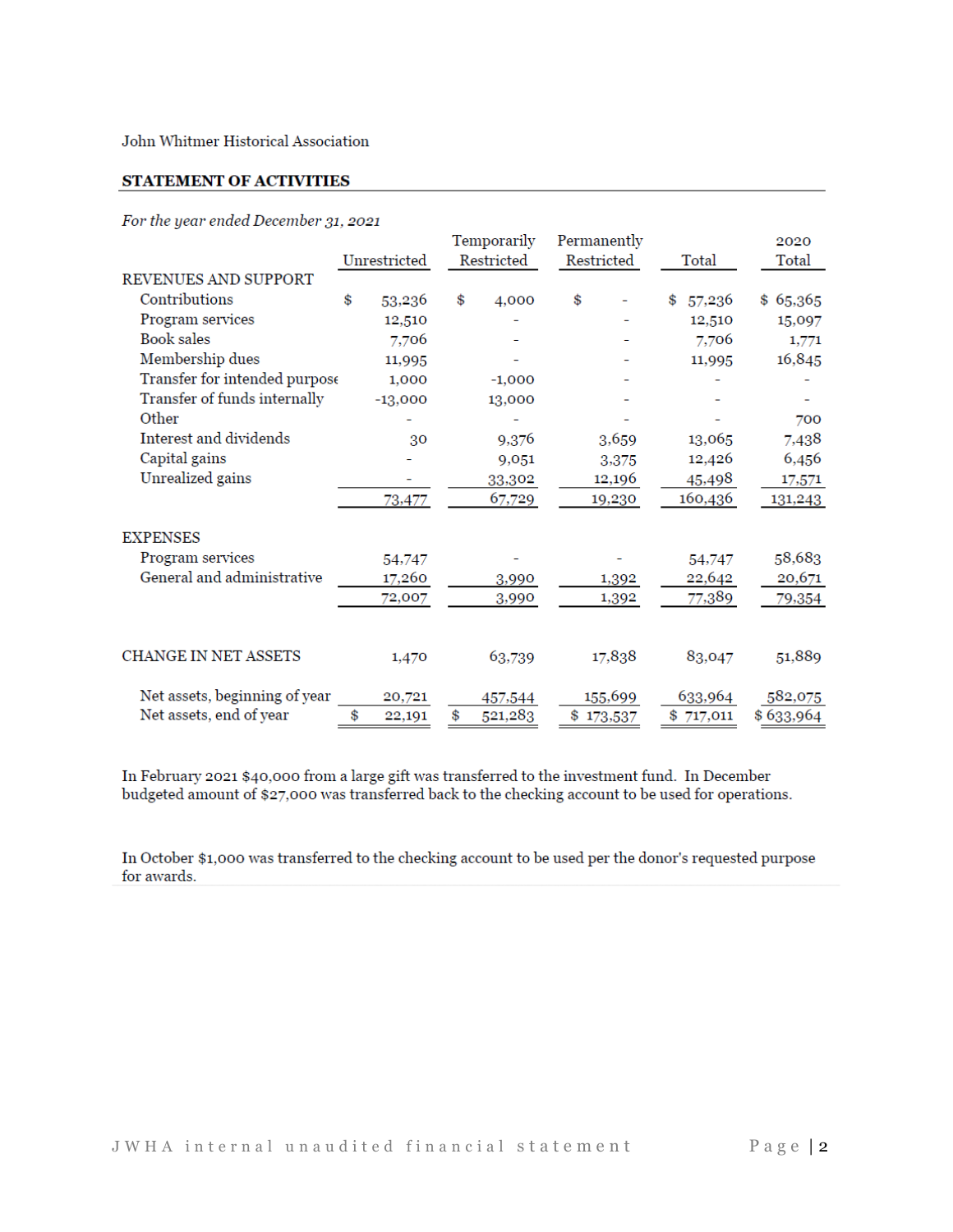John Whitmer Historical Association

#### STATEMENT OF FUNCTIONAL EXPENSES

For the year ended December 31, 2021

|                                    |                            | General<br>and Admin |       |        |               |
|------------------------------------|----------------------------|----------------------|-------|--------|---------------|
|                                    | Program<br><b>Services</b> | <b>Expenses</b>      | Total |        | 2020<br>Total |
| EXPENDITURES                       |                            |                      |       |        |               |
| Contract labor                     | \$<br>27,450               | \$<br>9,150          | \$    | 36,600 | \$<br>36,000  |
| Journal expenses                   | 8,393                      |                      |       | 8,393  | 10,704        |
| Awards and speakers                | 4,195                      |                      |       | 4,195  |               |
| Annual conference                  | 5,975                      |                      |       | 5,975  | 15,059        |
| Printing, publications and postage | 400                        |                      |       | 400    | 400           |
| Office expenses                    | 240                        | 4,363                |       | 4,603  | 4,854         |
| Investment expenses                |                            | 5,382                |       | 5,382  | 4,391         |
| Travel                             |                            | 757                  |       | 757    | 1,236         |
| Website                            | 2,030                      |                      |       | 2,030  | 1,630         |
| JW books expense                   | 6,064                      |                      |       | 6,064  | 3,890         |
| Professional fees                  |                            | 2,350                |       | 2,350  | 550           |
| Insurance                          |                            | 640                  |       | 640    | 640           |
|                                    | 54,747                     | \$<br>22,642         | \$    | 77,389 | \$<br>79,354  |

#### FUNCTIONAL ALLOCATION OF EXPENSES

The costs have been allocated between program services, general and administrative expenses by management estimates of time spent on each function. The association, at this time, does not have any significant fundraising expenses to be allocated.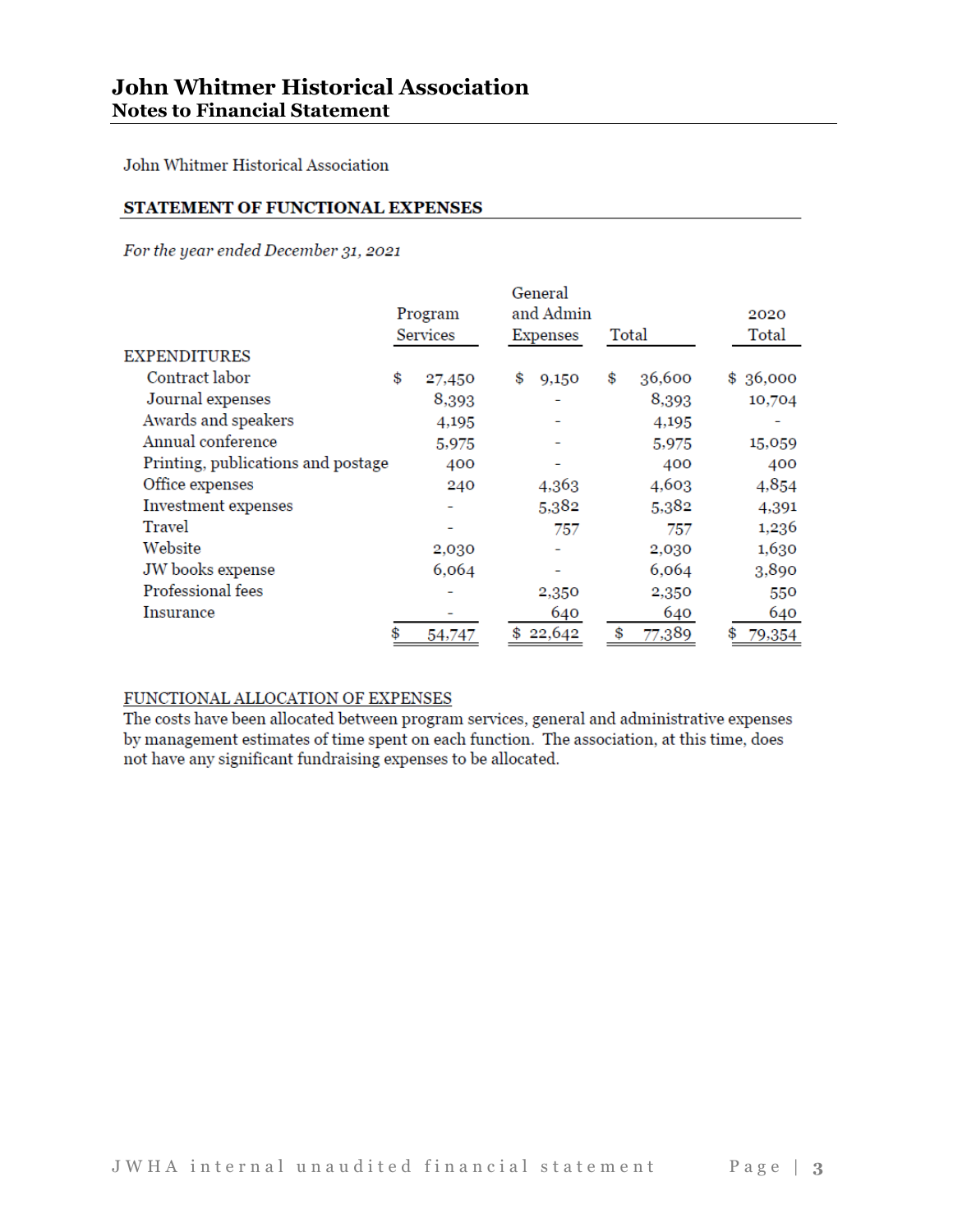## **NOTE 1- MAJOR FUNDRAISING EVENT**

On September 18, 2022, the John Whitmer Historical Association (JWHA) will celebrate its 50th anniversary, honoring a half century of promoting the study of Restoration history. This celebration is 50 years in the making. In 2019 the Board of Directors set a goal to raise \$50,000 [\(50kforthe50th\)](https://www.jwha.info/50kforthe50th) from contributions and sponsorships to support this landmark golden jubilee celebration. Funds raised will be applied to the celebration and encourage new member involvement. A portion of the funds, as designated by the donor, can be committed to our endowment preserving our future stability. As of December 31, 2021, we have commitments and pledges of \$26,500 towards our goal of \$50,000.

Fundraising is only a portion of what is involved to make our golden jubilee "special." It takes members and committees planning, logos, themes, and a memorable location. Much of the planning is in place. Our final comment is to encourage you to attend. September 15 – 18, 2022, Community of Christ Temple, Independence, Missouri. Register for the 50th [Anniversary Conference & Celebration.](https://cvent.me/a85MQD)

Not a member? [Consider](https://www.jwha.info/membership/) joining JWHA. Get involved in one of our many committees or groups working to make 2022 an anniversary to remember.

Please consider a contribution to our 50<sup>th</sup> [anniversary fundraising.](https://www.jwha.info/50kforthe50th) Contributors will be recognized for their support.

# **NOTE 2 – ORGANIZATION AND ACCOUNTING POLICIES OF JWHA**

# **Nature of Organization**

The John Whitmer Historical Association was incorporated in the state of Missouri on April 12, 1980. The Association is a non-profit organization dedicated to the study of Latter Day Saint history.

JWHA is governed by an Executive Committee and a Board of Directors who are nominated and elected by the members of the Association. Our Executive Director is responsible for day-to-day operations and a non-voting member of the Board. The Executive Director is contracted by the Board and reports to the Board President.

JWHA is structured as a membership organization that achieves its purposes through membership in the Association, education, printing and distribution of various publications. The Association hosts an annual conference and podcasts.

JWHA brings a unique flavor to the study of Restoration history. First, all are welcome! From professional researchers, archivists, and professors, to "armchair" scholars from many walks of life, we appreciate all perspectives. Second, JWHA encourages interest in Latter Day Saints history, beginning with the history of Community of Christ and extending to all Restoration branches. Third, we promote communication among scholars, including publication in the JWHA Journal. JWHA also supports John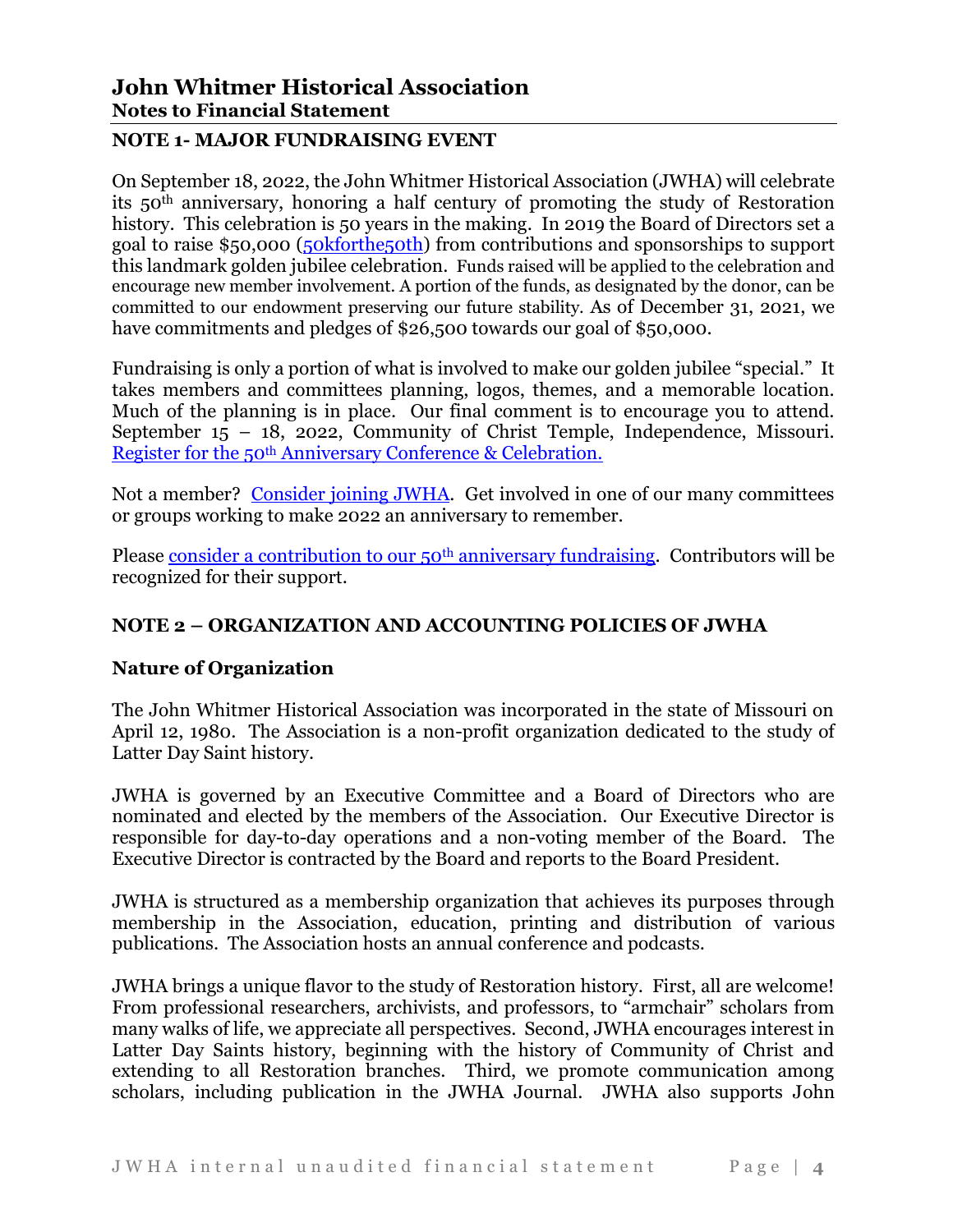# **John Whitmer Historical Association Notes to Financial Statement**

Whitmer Books, the publishing arm of our organization. Finally, historians are invited to submit proposals for our annual conference presentations.

JWHA provides an institutional vehicle for the discussion and dissemination of the fruits of scholarly research. We look forward to lively conversations by historians and other interested persons, investigating new evidence of Restoration history.

JWHA is anxious to welcome student members. We have a continuing scholarship program to provide funds for students to attend and present at the annual conference.

We invite you to [join the John Whitmer Historical Association](https://www.jwha.info/membership/) and consider donating to this vibrant, inclusive scholarly society.

## **Basis of Accounting**

Financial statements are prepared on the cash basis not in conformity with generally accepted accounting principles (GAAP) for non-profits. Investments are accounted for at fair market value. For more information on how investments are accounted for see "Basis of Presentation" below and Note 3 – Investments.

#### **Volunteer Support**

JWHA volunteers provide time and talent donations essential to our successful operation. In addition, generous donors support the annual auction with in-kind donations. No inkind donation amounts are represented in the Statement of Activities.

#### **Controls Over Organization Programs and Assets**

Each year the Board prepares and approves a detailed operating budget. Once the budget is approved officers or chairs are authorized to spend any portion of their budgeted amount without any further approvals.

All projects are required to be included in the approved budget with spending to be within the approved budgeted amount. If an activity needs additional funds, over what was approved, the Board may amend the budget or include the additional funding need in the next year's budget process. Any unbudgeted expenses must be approved by the Board prior to incurring the expense.

Any income or expense item that is being recorded during the year that is not part of our detailed operating budget is accounted for as an other income or expense in our statement of activities along with our accounting for JWHA investment activity for the time period.

The JWHA treasurer approves all payments. The Executive Director and John Whitmer Books Manager use Association credit cards for some business expenses. The monthly credit card bill is approved by the Treasurer.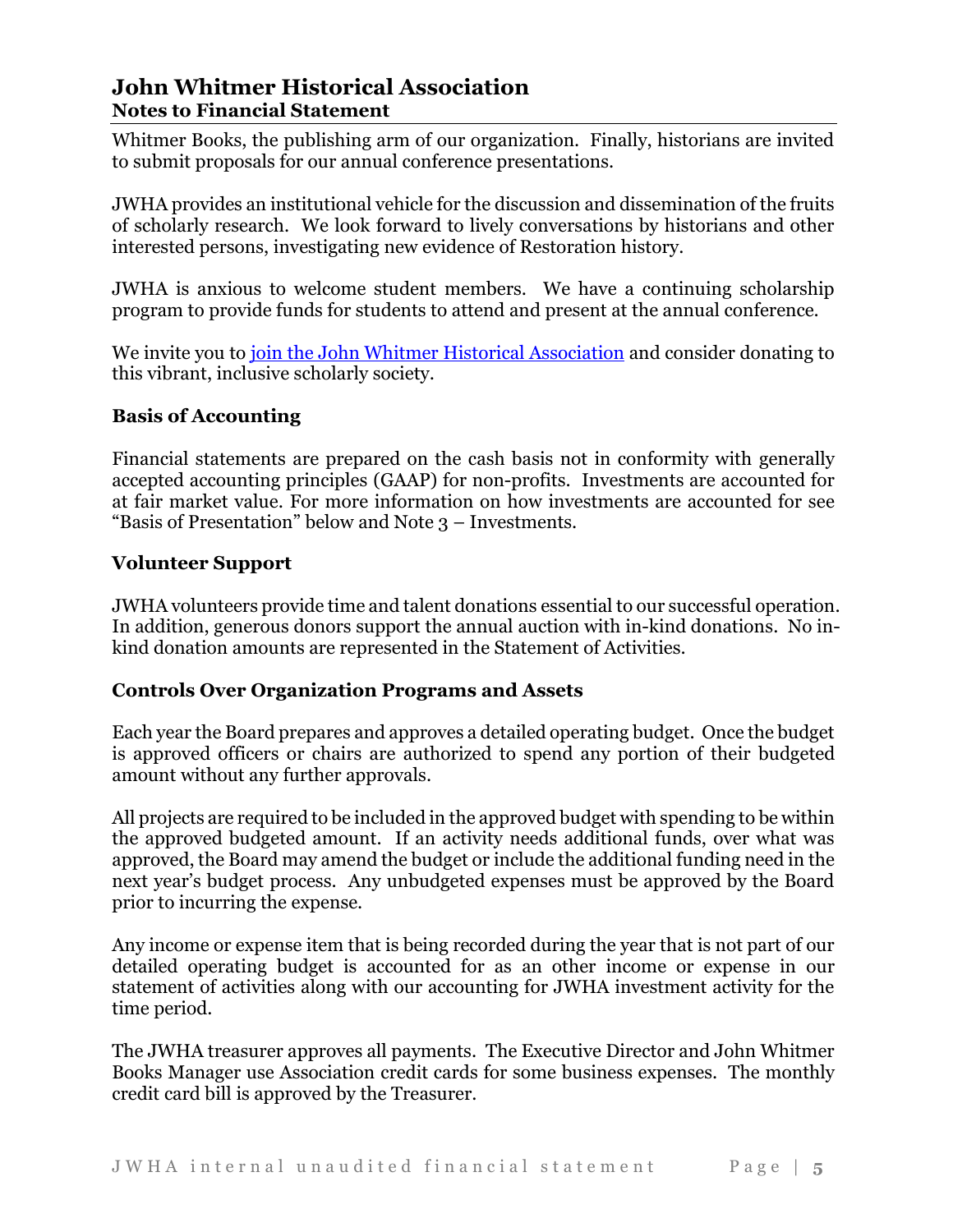#### **Basis of Presentation**

The net assets and revenues, gains and losses of the Association are classified for accounting and reporting purposes in three classes of net assets based on the existence or absence of donor or Board imposed restrictions. A description of the three classes follows:

*Unrestricted* (*Operating)* Net assets that are not subject to donor or Board imposed stipulations.

*Temporarily restricted* (*Investment*) Net assets subject to board or donor-imposed stipulations that will be met either by actions of the Association and/or passage of time. How these restrictions are accounted for depends on the time period or duration of the restrictions.

*Permanently restricted* (*Endowment*) Net assets subject to board or donor-imposed stipulation that their corpus be maintained permanently by the Association.

All donor restricted support is reported as an increase in temporary or permanently restricted net assets, depending on the nature of the restriction. When the restriction expires, temporary restricted net assets are reclassified to unrestricted net assets and reported in the statement of activities as net assets released from restrictions.

## **NOTE 3 - INVESTMENTS**

Following non-profit and IRS requirements all investments are accounted for in the financial statements at fair market value and not at their historical purchase price. Below is a detail summary of how much each account is currently invested:

*INVESTMENT CASH RESERVE FUND –*The restrictions for these funds are short term in nature. These assets are invested in a money market account with our investment charge a management fee for our organization on this account. Funds are placed in the money market fund to ensure that they are not used for JWHA operating activities but are only used according to the restrictions placed on them by donors or the Board. This investment money market account of \$31,819 should not be confused with the operations money market account of \$3,851 which is an unrestricted operating fund only being invested to earn interest until needed for operations.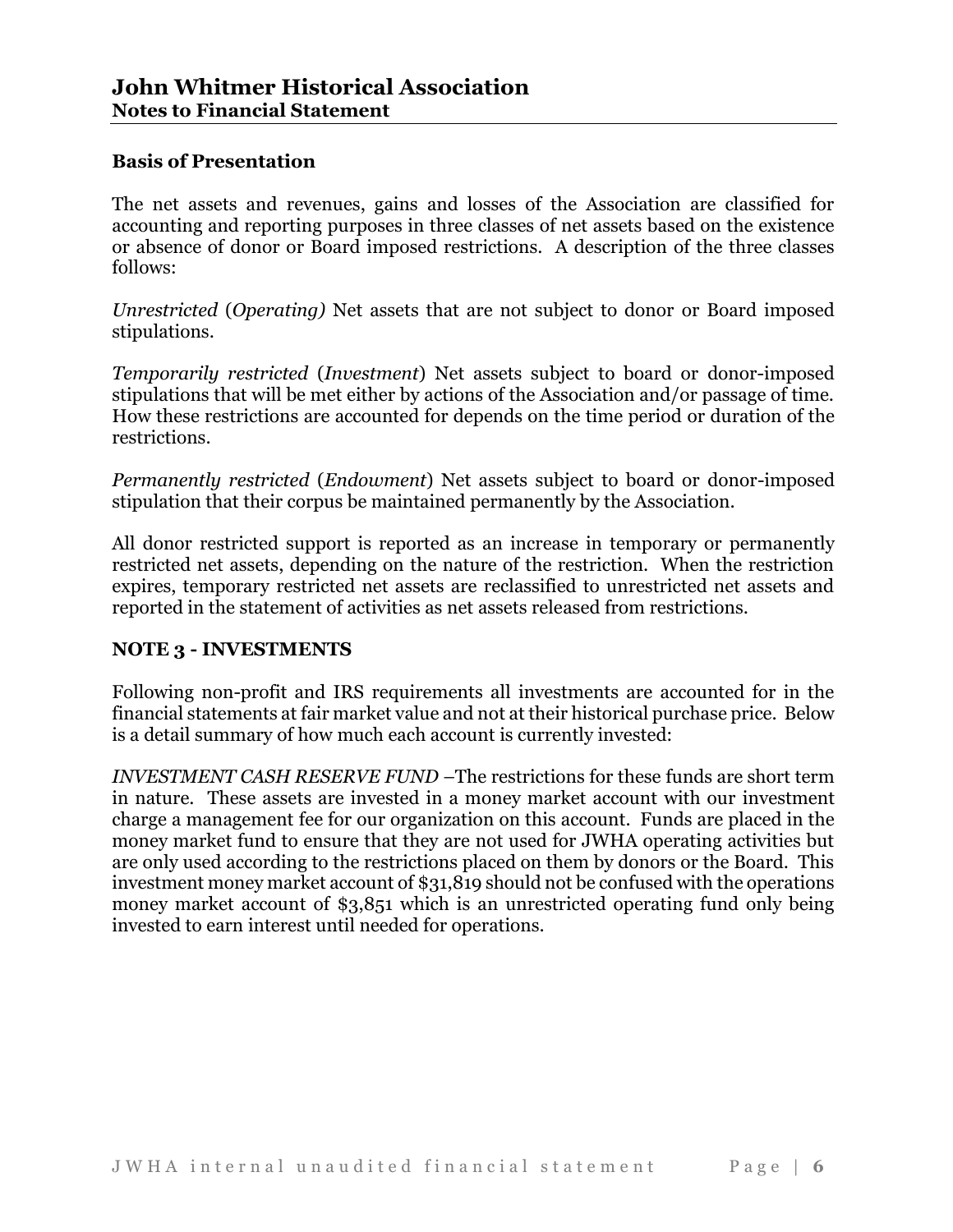| <b>Nature of Restriction</b>        | <b>Restricted By</b> | <b>Balance as of 12.31.2021</b> |
|-------------------------------------|----------------------|---------------------------------|
| 50 <sup>th</sup> Anniversary        | <b>JWHA</b> Board    | \$24,050                        |
| <b>Best Smith-Pettit Book Award</b> | Donor                | \$4,000                         |
| Sponsorship                         |                      |                                 |
| <b>Giving Tuesday</b>               | <b>JWHA Board</b>    | \$3,735                         |
| <b>Interest Earned</b>              | Not Restricted       | \$34                            |
| Total                               |                      |                                 |

Investment Cash Reserve **\$31,819** 

*INVESTMENT FUND RESTRICTED* - The JWHA Board has restricted these assets with no specific designation on how these funds will be spent. The Board can use the \$489,464 for any project or need that might arise now or in the future. These funds are managed by HighMark Wealth Management who are following the Board and Finance Committee overall investment policies.

*ENDOWMENT FUND –* The original gift or corpus received by JWHA must be used for the donor designated purposes and cannot be used for projects or operations for any reason and must remain permanently intact. The JWHA Board is authorized to use the earnings for any purpose authorized by the donor or the Board. These funds are with HighMark Wealth Management who are following JWHA Board and Finance Committee investment policies.

The board has a 5% spending policy for permanently restricted (endowment) net assets. At the current time the board has adopted a 4 ½% spending policy rather than 5%, due to the current investment environment. In addition, the board has adopted the same 4 ½% spending policy for the temporarily restricted net assets in order to move money into operations to meet budget needs.

| <b>Endowment Fund</b> | <b>Restricted</b>  | <b>Original Corpus</b> | <b>Balance</b> |
|-----------------------|--------------------|------------------------|----------------|
|                       | <b>Use</b>         |                        | 12.31.2021     |
| <b>JWHA Board</b>     | Earnings           | \$100,000              | \$161,370      |
|                       | Unrestricted       |                        |                |
| Donor Created         | <b>Book Awards</b> | \$10,000               | \$12,167       |
| Total                 |                    |                        |                |
| <b>Endowment Fund</b> |                    |                        | \$173,537      |

The JWHA cash and investments are reviewed quarterly by the Finance Committee, under guidelines adopted by the JWHA Board. Specific investments are managed by Todd Arens of HighMark Wealth Management. All securities are held by Fidelity Investments as custodian. The results for the calendar year 2021 reflect the following:

- 1. The JWHA aggregate portfolio gain 10.97% net of fees for the 2021 calendar year.
- 2. The Endowment Fund portfolio (\$173,537) yielded 11.47% for the 2021 calendar year.
- 3. The non-endowment portfolio (\$489,464) yielded 10.79% for the 2021 calendar year.